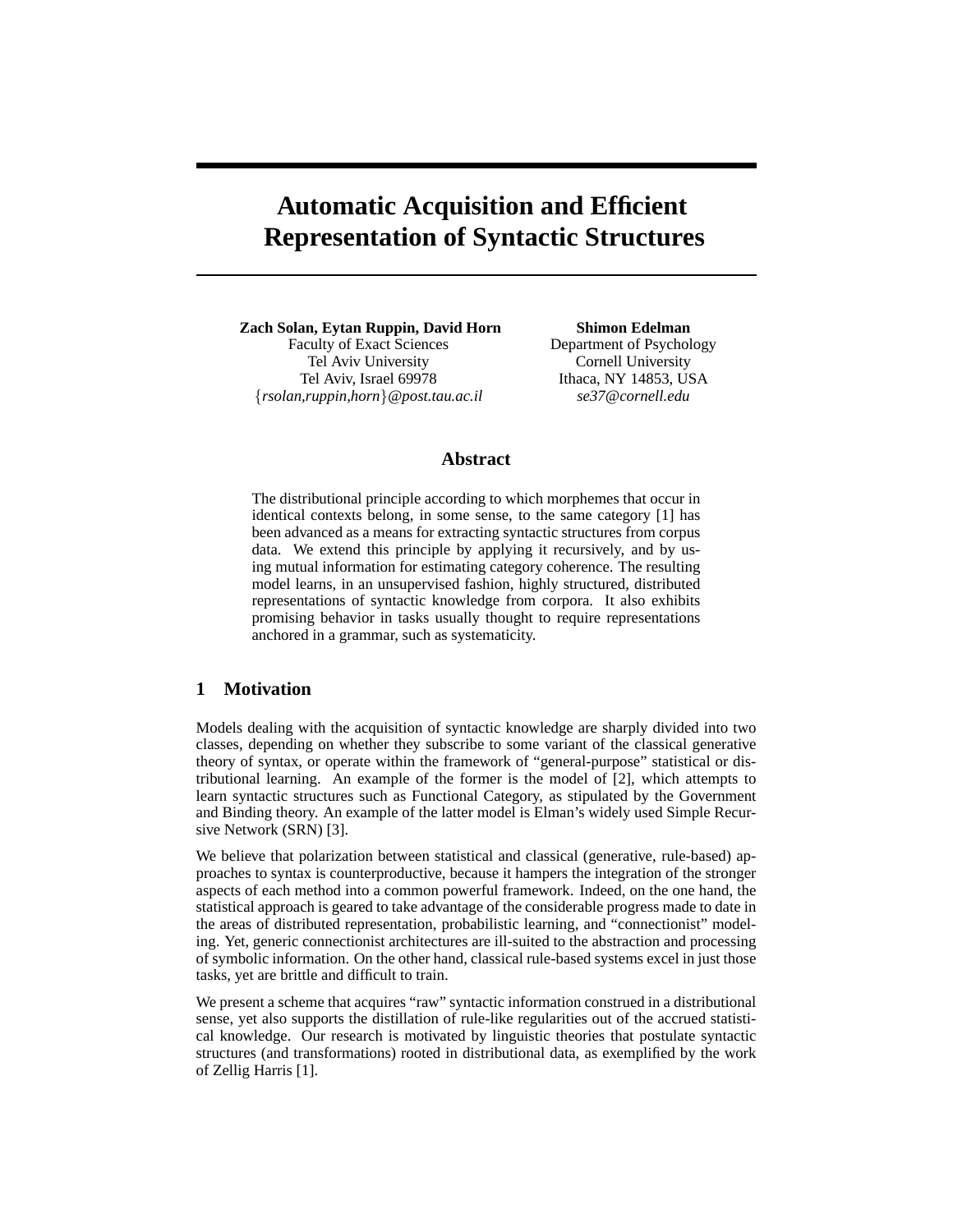### **2 The ADIOS model**

The ADIOS (Automatic DIstillation Of Structure) model constructs syntactic representations of a sample of language from unlabeled corpus data. The model consists of two elements: (1) a Representational Data Structure (RDS) graph, and (2) a Pattern Acquisition (PA) algorithm that learns the RDS in an unsupervised fashion. The PA algorithm aims to detect *patterns* — repetitive sequences of "significant" strings of primitives occurring in the corpus (Figure 1). In that, it is related to prior work on alignment-based learning [4] and regular expression ("local grammar") extraction [5] from corpora. We stress, however, that our algorithm requires no pre-judging either of the scope of the primitives or of their classification, say, into syntactic categories: all the information needed for its operation is extracted from the corpus in an unsupervised fashion.

In the initial phase of the PA algorithm the text is segmented down to the smallest possible morphological constituents (e.g., ed is split off both walked and bed; the algorithm later discovers that bed should be left whole, on statistical grounds).<sup>1</sup> This initial set of unique constituents is the vertex set of the newly formed RDS (multi-)graph. A directed edge is inserted between two vertices whenever the corresponding transition exists in the corpus (Figure 2(a)); the edge is labeled by the sentence number and by its within-sentence index. Thus, corpus sentences initially correspond to *paths* in the graph, a path being a sequence of edges that share the same sentence number.



Figure 1: (a) Two sequences  $m_i, m_j, m_l$  and  $m_i, m_k, m_l$  form a pattern  $c_{i,j,k}$  $_l \doteq$  $m_i$ ,  $\{m_j, m_k\}$ ,  $m_l$ , which allows  $m_j$  and  $m_k$  to be attributed to the same equivalence class, following the principle of complementary distributions [1]. Both the length of the shared context and the cohesiveness of the equivalence class need to be taken into account in estimating the goodness of the candidate pattern (see eq. 1). (b) Patterns can serve as constituents in their own right; recursively abstracting patterns from a corpus allows us to capture the syntactic regularities concisely, yet expressively. Abstraction also supports generalization: in this schematic illustration, two new paths (dashed lines) emerge from the formation of equivalence classes associated with  $c_u$  and  $c_v$ .

In the second phase, the PA algorithm repeatedly scans the RDS graph for Significant Patterns (sequences of constituents) (SP), which are then used to modify the graph (Algorithm 1). For each path  $p_i$ , the algorithm constructs a list of candidate constituents,  $c_{i1}, \ldots, c_{ik}$ . Each of these consists of a 'prefix'' (sequence of graph edges), an equivalence class of vertices, and a "suffix" (another sequence of edges; cf. Figure 2(b)).

The criterion  $I'$  for judging pattern significance combines a syntagmatic consideration (the pattern must be long enough) with a paradigmatic one (its constituents  $c_1, \ldots, c_k$  must have high mutual information):

$$
I'(c_1, c_2, \dots, c_k) = e^{-(L/k)^2} P(c_1, c_2, \dots, c_k) \log \frac{P(c_1, c_2, \dots, c_k)}{\prod_{j=1}^k P(c_j)}
$$
(1)

where L is the typical context length and  $k$  is the length of the candidate pattern; the probabilities associated with a  $c_j$  are estimated from frequencies that are immediately available

<sup>&</sup>lt;sup>1</sup>We remark that the algorithm can work in any language, with any set of tokens, including individual characters – or phonemes, if applied to speech.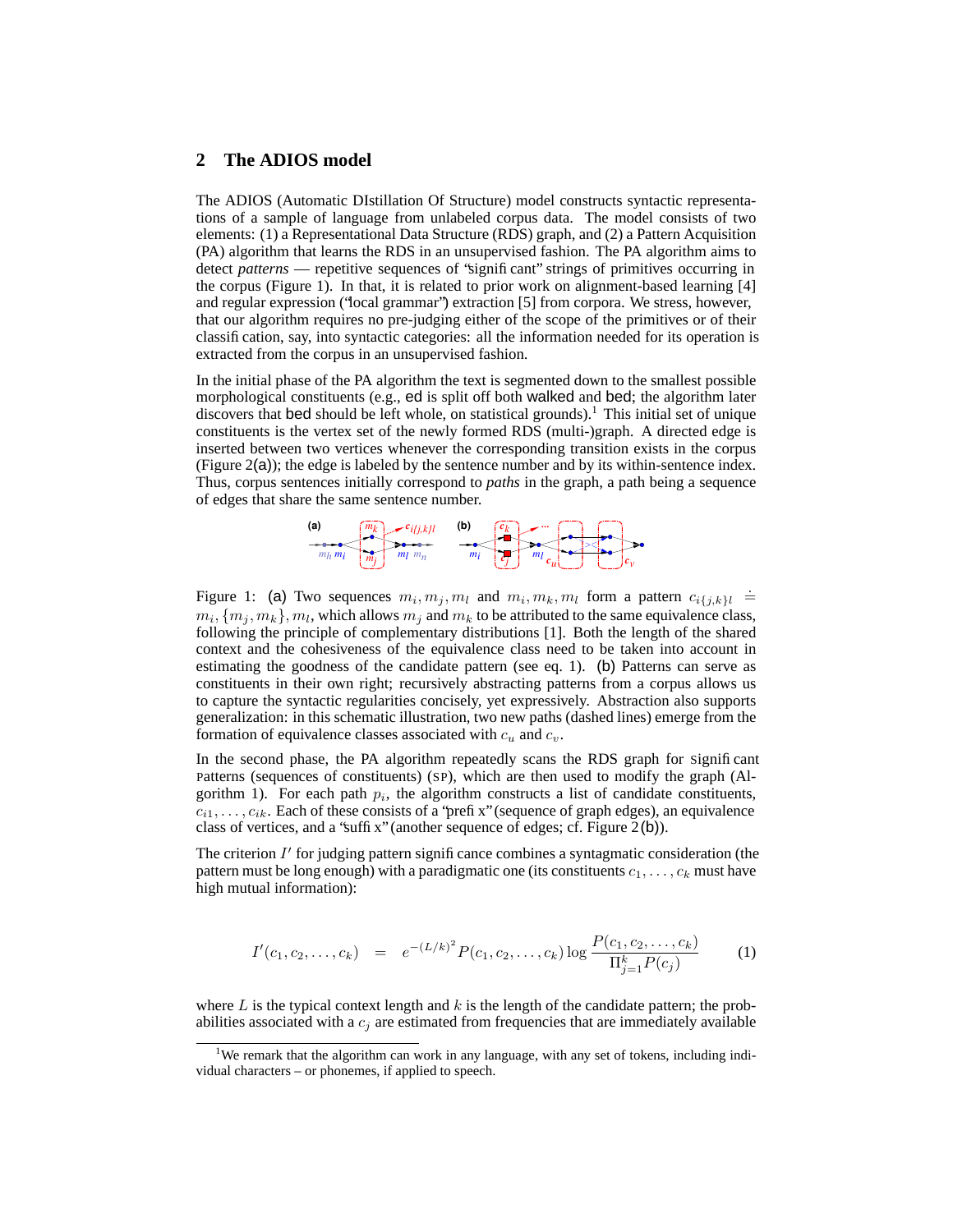**Algorithm 1** PA (pattern acquisition), phase 2

|     | 1: while patterns exist do                                                                 |
|-----|--------------------------------------------------------------------------------------------|
| 2:  | for all path $\in$ graph do {path=sentence; graph=corpus}                                  |
| 3:  | for all source node $\in$ path do                                                          |
| 4:  | for all sink node $\in$ path do {source and sink can be equivalence classes}               |
| 5:  | degree of separation = path_index(sink) - path_index(source);                              |
| 6:  | $pattern\_table \Leftarrow detect\_patterns(source, sink, degree\_of\_separation, equiva-$ |
|     | lence_table);                                                                              |
| 7:  | end for                                                                                    |
| 8:  | end for                                                                                    |
| 9:  | winner $\Leftarrow$ get_most_signifi cant pattern(pattern_table);                          |
| 10: | equivalence table $\Leftarrow$ detect equivalences(graph, winner);                         |
| 11: | $graph \leftarrow rewrite\_graph(graph, winner);$                                          |
| 12: | end for                                                                                    |
|     | $13:$ end while                                                                            |
|     |                                                                                            |

in the graph (e.g., the out-degree of a node is related to the marginal probability of the corresponding  $c_j$ ). Equation 1 balances two opposing "forces" in pattern formation: (1) the length of the pattern, and (2) the number and the cohesiveness of the set of examples that support it. On the one hand, shorter patterns are likely to be supported by more examples; on the other hand, they are also more likely to lead to over-generalization, because shorter patterns mean less context.

A pattern tagged as significant is added as a new vertex to the RDS graph, replacing the constituents and edges it subsumes (Figure 2). Note that only those edges of the multigraph that belong to the detected pattern are rewired; edges that belong to sequences not subsumed by the pattern are untouched. This highly context-sensitive approach to pattern abstraction, which is unique to our model, allows ADIOS to achieve a high degree of representational parsimony without sacrificing generalization power.

During the pass over the corpus the list of equivalence sets is updated continuously; the identification of new significant patterns is done using the*current* equivalence sets (Figure  $3(d)$ ). Thus, as the algorithm processes more and more text, it "bootstraps" itself and enriches the RDS graph structure with new SPs and their accompanying equivalence sets. The recursive nature of this process enables the algorithm to form more and more complex patterns, in a hierarchical manner. The relationships among these can be visualized recursively in a tree format, with tree depth corresponding to the level of recursion (e.g., Figure  $3(c)$ ). The PA algorithm halts if it processes a given amount of text without finding a new SP or equivalence set (in real-life language acquisition this process may never stop).

**Generalization.** A collection of patterns distilled from a corpus can be seen as an empirical grammar of sorts; cf. [6], p.63: "the grammar of a language is simply an inventory of linguistic units." The patterns can eventually become highly abstract, thus endowing the model with an ability to generalize to unseen inputs. Generalization is possible, for example, when two equivalence classes are placed next to each other in a pattern, creating new paths among the members of the equivalence classes (dashed lines in Figure 1(b)). Generalization can also ensue from partial activation of existing patterns by novel inputs. This function is supported by the *input module*, designed to process a novel sentence by forming its distributed representation in terms of activities of existing patterns (Figure 6). These are computed by propagating activation from bottom (the terminals) to top (the patterns) of the RDS. The initial activities  $w_i$  of the terminals  $c_i$  are calculated given the novel input  $s_1, \ldots, s_k$  as follows:

$$
w_j = \max_{m=1..k} \{ I(s_k, c_j) \}
$$
 (2)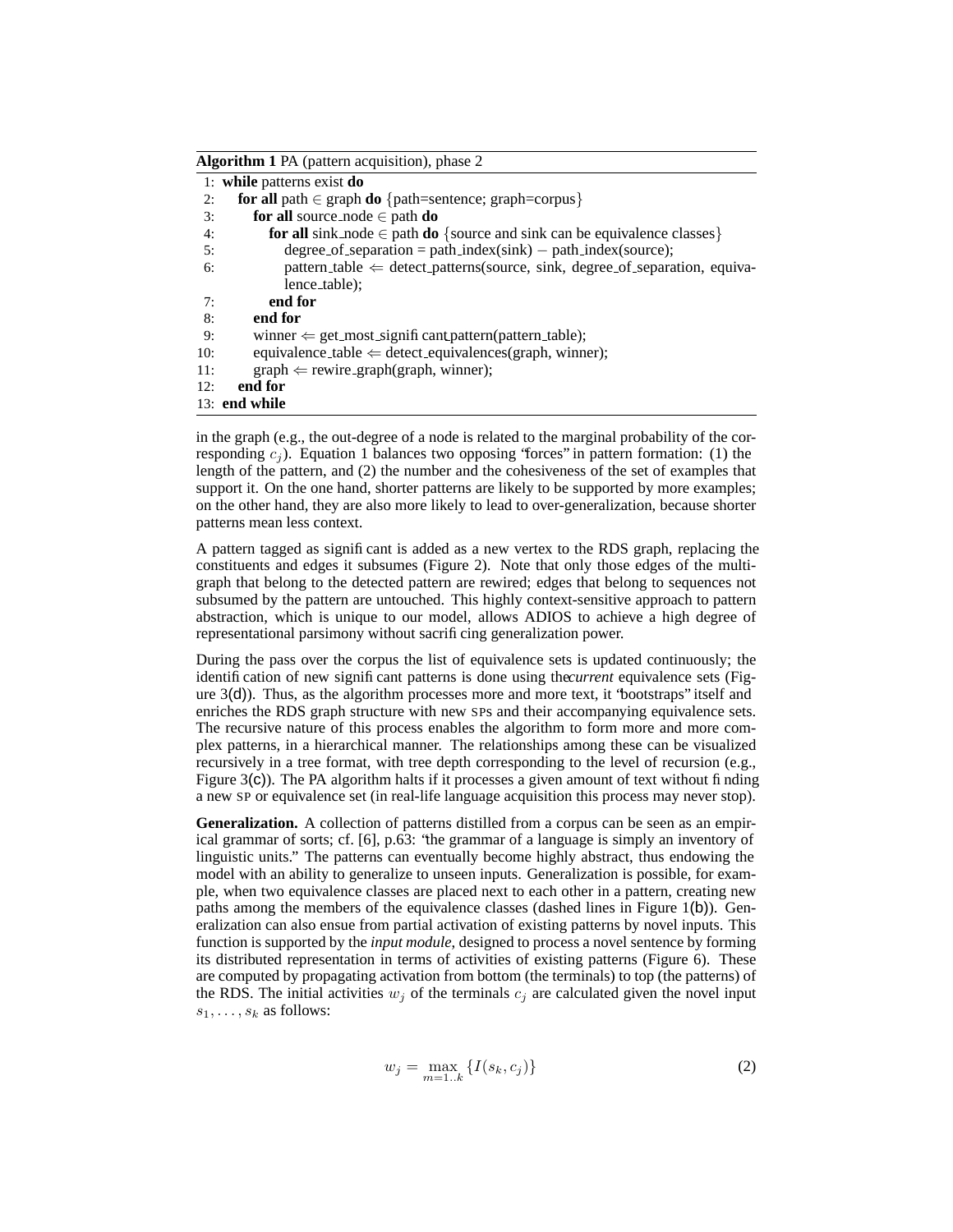

Figure 2: (a) A small portion of the RDS graph for a simple corpus, with sentence #101 (the cat is eat -ing) indicated by solid arcs. (b) This sentence joins a pattern the cat is  $\{$ eat, play, stay $\}$  -ing, in which two others (#109,121) already participate. (c) The abstracted pattern, and the equivalence class associated with it (edges that belong to sequences not subsumed by this pattern, e.g., #131, are untouched). (d) The identification of new significant patterns is done using the acquired equivalence classes (e.g., #230). In this manner, the system "bootstraps" itself, recursively distilling more and more complex patterns.

where  $I(s_k, c_j)$  is the mutual information between  $s_k$  and  $c_j$ . For an equivalence class, the value propagated upwards is the strongest non-zero activation of its members; for a pattern, it is the average weight of the children nodes, on the condition that all the children were activated by adjacent inputs. Activity propagation continues until it reaches the top nodes of the pattern lattice. When the algorithm encounters a novel word, all the members of the terminal equivalence class contribute a value of  $\epsilon$ , which is then propagated upwards as usual. This enables the model to make an educated guess as to the meaning of the unfamiliar word, by considering the patterns that become active (Figure 6(b)).

### **3 Results**

We now briefly describe the results of several studies designed to evaluate the viability of the ADIOS model, in which it was exposed to corpora of varying size and complexity.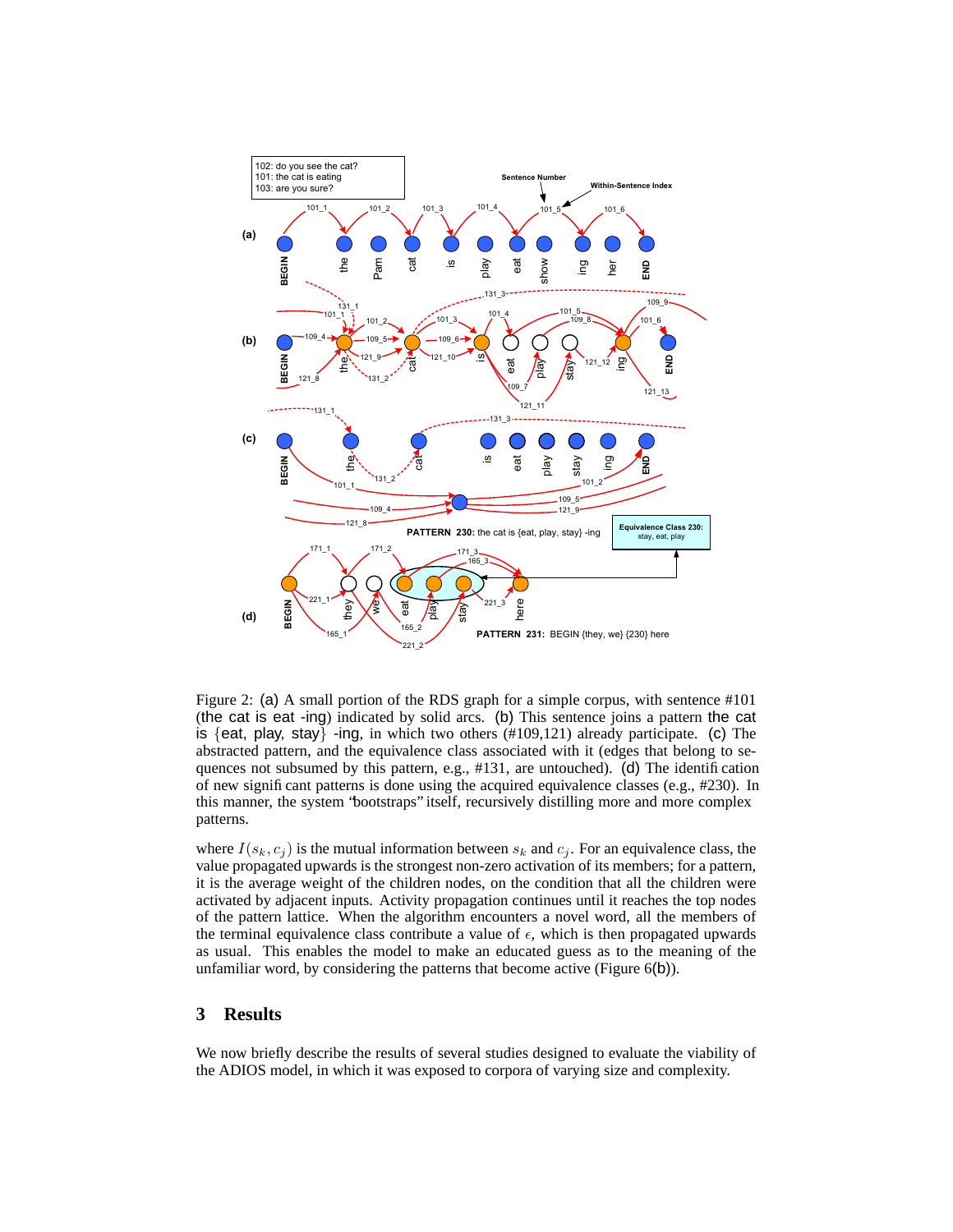

Figure 3: (a) A part of a simple grammar. (b) Some sentences generated by this grammar. (c) The structure of a sample sentence (pattern #144), presented in the form of a tree that captures the hierarchical relationships among constituents. Three equivalence classes are shown explicitly (highlighted).

**Emergence of syntactic structures.** Figure 3 shows an example of a sentence from a corpus produced by a simple artificial grammar and its ADIOS analysis (the use of a simple grammar, constructed with Rmutt, http://www.schneertz.com/rmutt, in these initial experiments allowed us to examine various properties of the model on tightly controlled data). The abstract representation of the sample sentence in Figure  $3(c)$  looks very much like a parse tree, indicating that our method successfully identified the grammatical structure used to generate its data. To illustrate the gradual emergence of our model's ability for such concise representation of syntactic structures, we show in Figure 4, top, four trees built for the same sentence after exposing the model to progressively more data from the same corpus. Note that both the number of distinct patterns and the average number of patterns per sentence asymptote for this corpus after exposure to about 500 sentences (Figure 4, bottom).

**Novel inputs; systematicity.** An important characteristic of a cognitive representation scheme is its systematicity, measured by the ability to deal properly with structurally related items (see [7] for a definition and discussion). We have assessed the systematicity of the ADIOS model by splitting the corpus generated by the grammar of Figure 3 into training and test sets. After training the model on the former, we examined the representations of unseen sentences from the test set. A typical result appears in Figure 5; the general finding was of Level 3 systematicity according to the nomenclature of [7]. This example can be also understood using the concept of generating novel sentences from patterns, explained in detail below; the novel sentence (Beth is playing on Sunday) can be produced by the same pattern (#173) that accounts for the familiar sentence (the horse is playing on Thursday) that is a part of the training corpus.

The ADIOS system's input module allows it to process a novel sentence by forming its distributed representation in terms of activities of existing patterns. Figure 6 shows the activation of two patterns (#141 and #120) by a phrase that contains a word in a novel context (stay), as well as another word never before encountered in any context (5pm).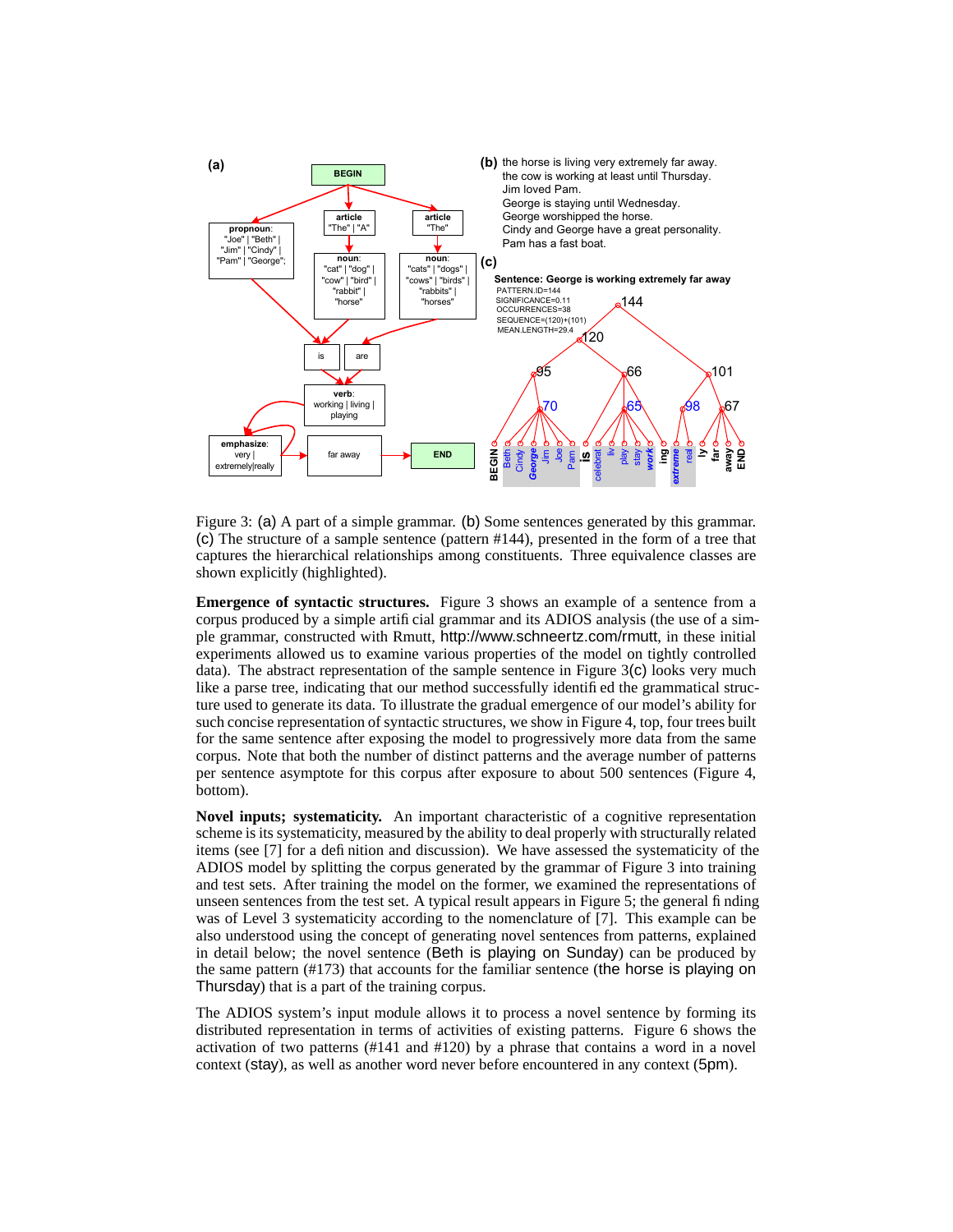

Figure 4: *Top:* the build-up of structured information with progressive exposure to a corpus generated by the simple grammar of Figure 3. (a) Prior to exposure. (b) 100 sentences. (c) 200 sentences. (d) 400 sentences. *Bottom:* the total number of detected patterns  $(\triangle)$  and the average number of patterns in a sentence  $(\blacksquare)$ , plotted vs. corpus size.



Figure 5: (a) Structured representation of an "unseen" sentence that had been excluded from the corpus used to learn the patterns; note that the detected structure is identical to that of (b), a "seen" sentence. The identity between the structures detected in (a) and (b) is a manifestation of Level-3 systematicity of the ADIOS model ("Novel Constituent: the test set contains at least one atomic constituent that did not appear anywhere in the training set"; see [7], pp.3-4).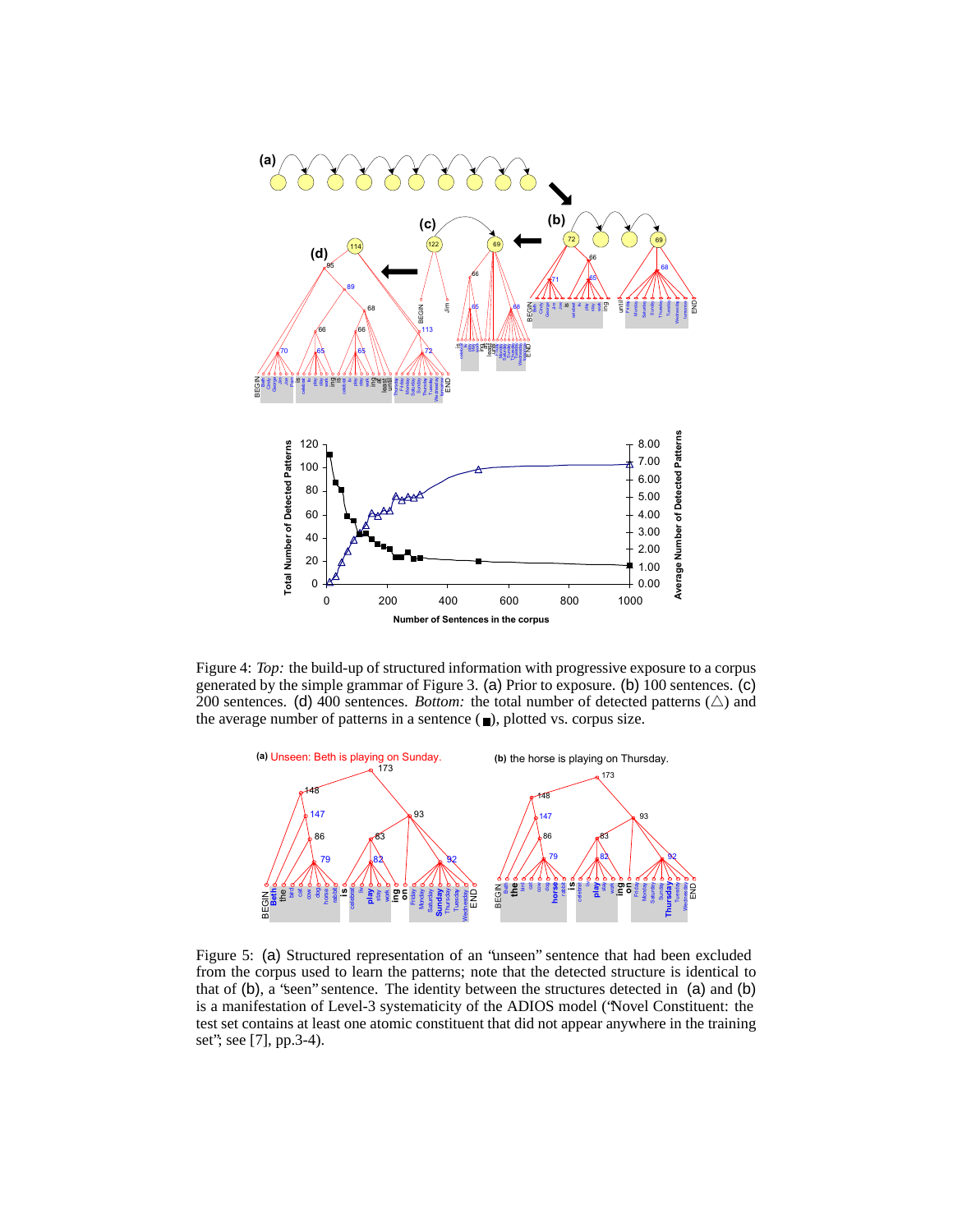

Figure 6: the input module in action (the two most relevant – highly active – patterns responding to the input Joe and Beth are staying until 5pm). Leaf activation is proportional to the mutual information between inputs and various members of the equivalence classes (e.g., on the left  $W_{15} = 0.8$  is the mutual information between stay and liv, which is a member of equivalence class #112). It is then propagated upwards by taking the average at each junction.

**Working with real data: the CHILDES corpus.** To illustrate the scalability of our method, we describe here briefly the outcome of applying the PA algorithm to a subset of the CHILDES collection [8], which consists of transcribed speech produced by, or directed at, children. The corpus we selected contained 9665 sentences (74500 words) produced by parents. The results, one of which is shown in Figure 7, were encouraging: the algorithm found intuitively significantSPs and produced semantically adequate corresponding equivalence sets. Altogether, 1062 patterns and 775 equivalence classes were established. Representing the corpus in terms of these constituents resulted in a significant compression: the average number of constituents per sentence dropped from 6.70 in the raw data to classes (e.g., on the lett  $W_{15} = 0.8$  is the mutual information between stay<br>a member of equivalence class #112). It is then propagated upwards by ta<br>at each junction.<br>**Working with real data: the CHILDES corpus.** To il  $8$  after training, and the entropy per letter



Figure 7: *Left:* a typical pattern extracted from a subset of the CHILDES corpora collection [8]. Hundreds of such patterns and equivalence classes (underscored in this figure) together constitute a concise representation of the raw data. Some of the phrases that can be described/generated by pattern 1960 are: where's the big room?; where's the yellow one?; where's Becky?; where's that?. *Right:* some of the phrases generated by ADIOS (lower lines in each pair) using sentences from CHILDES (upper lines) as examples. The generation module works by traversing the top-level pattern tree, stringing together lowerlevel patterns and selecting randomly one member from each equivalence class. Extensive testing (currently under way) is needed to determine whether the grammaticality of the newly generated phrases (which is at present less than ideal, as can be seen here) improves with more training data.